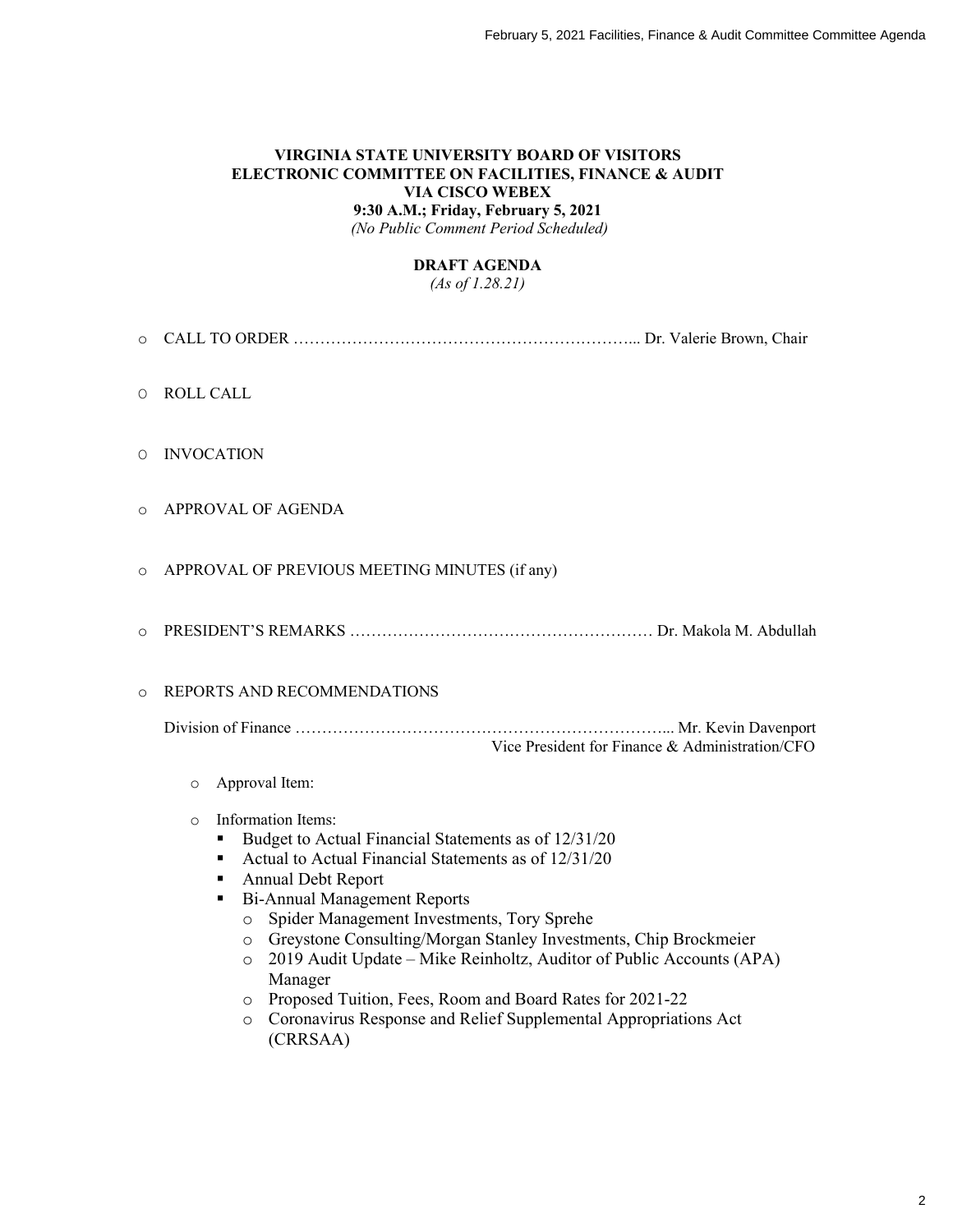# **VIRGINIA STATE UNIVERSITY BOARD OF VISITORS ELECTRONIC FACILITIES, FINANCE AND AUDIT COMMITTEE MEETING MINUTES FEBRUARY 5, 2021**

### **CALL TO ORDER**

Dr. Valerie Brown, Chair, called the Facilities, Finance and Audit Committee meeting to order at approximately 9:30 a.m. The meeting was held via Cisco WebEx Meeting.

#### **ROLL CALL**

A quorum was present.

*Committee Members Present:* Dr. Valerie Brown Mr. Michael Flemming *(absent)* Mr. Charlie Hill Mr. Raul Herrera Mr. William Murray Mr. Jay Stegmaier Mr. Wayne Turnage Mr. Gregory Whirley Mr. Huron Winstead, Rector (ex-officio)

# *Others Board Members Present:*

Ms. Thursa Crittenden Mr. Glenn Sessoms Ms. Pamela Currey Dr. Christine Darden Ms. Shavonne Gordon Dr. Ceslav Ciobanu, Faculty Representative Mr. Kameron Gray, Student Representative

#### *Administration Present:*

Makola M. Abdullah, Ph.D., President Dr. Donald Palm, Senior Vice President/Provost Kevin Davenport, Vice President, Finance/Administration/CFO Regina Barnett-Tyler, Interim Associate VP, Student Success & Engagement Charmica Epps Harris, Interim Associate VP, Institutional Advancement Sheila Alves, Chief Audit Executive Dr. Tia Minnis, Associate Vice Provost/Executive Director, OPIE Rodney Hall, Asst. Vice President/Enrollment Services Eldon Burton, Director, Government Relations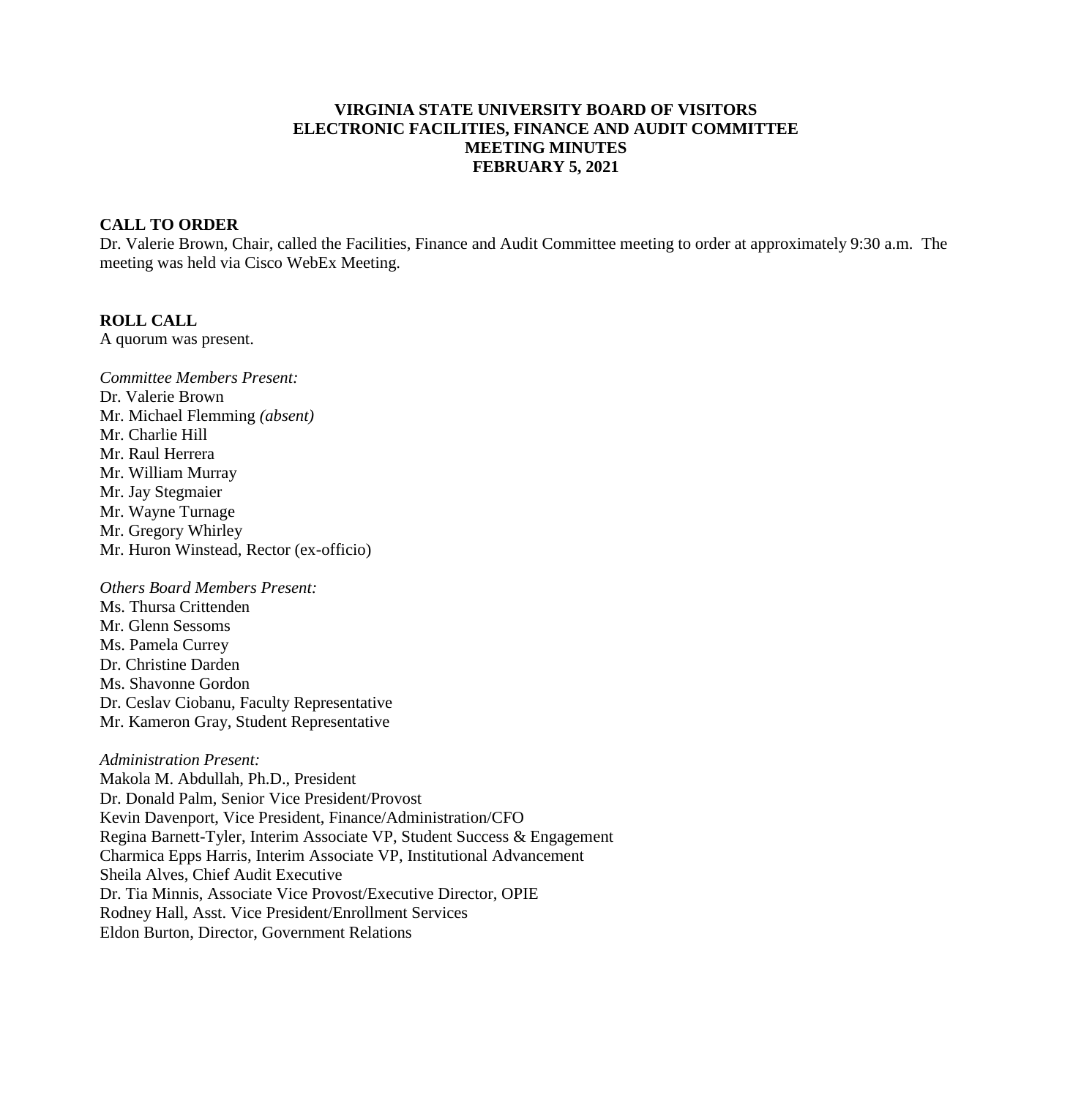Dr. Gwendolyn Dandridge, Interim Director, Communications Dr. Annie C. Redd, Special Asst. to President/Board Liaison

*Legal Counsel Present:* Deborah Love, Senior Assistant Attorney General, Chief, Education Section

*Others Present:* Yourdonus James, Director, Conference Center Benjamin Houck, Finance Adrian Petway, Budget Office Travis Edmonds, Technology Services Dr. Danika Clemmons, Student Health Center Brenda Stith-Finch, Chair, VSU Foundation Board Benjamin Houck, Office of Finance Dr. Easton Rhodd, Acting Chief Information Officer

# **INVOCATION**

Dr. Valerie Brown, Chair invited Mr. Rodney Hall to offer the invocation.

### **APPROVAL OF AGENDA**

The agenda was approved by roll call vote.

# **APPROVAL OF PREVIOUS MEETING MINUTES (if any)**

The minutes from the November 20, 2020 committee meeting were approved by voice vote.

#### **PRESIDENT'S REMARKS**

The Chair called Dr. Abdullah, who highlighted successful fiscal management, noting that we are very close to our projections and in some cases exceeding them.

### **REPORTS AND RECOMMENDATIONS**

#### **Division of Finance**

.

The Chair called Mr. Davenport who introduced Tory Sprehe from Spider management. Ms. Sprehe introduced Will McLean, the new president and chief investment officer and Dajon Johnson, who joined the team this summer as a part of the investor relations team.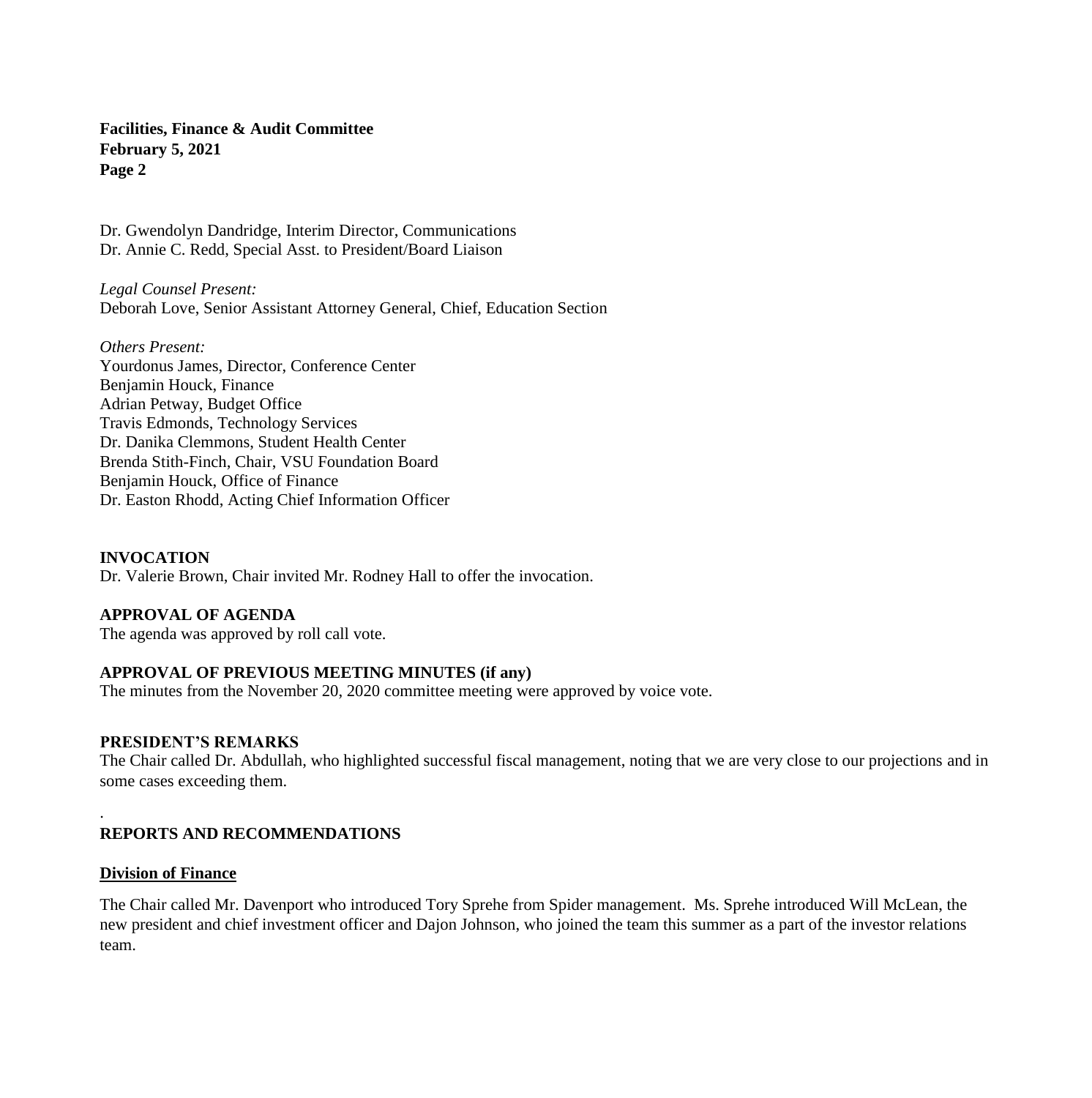Ms. Sprehe presented the account balances as of September 30<sup>th,</sup> stating that Spider is working on assembling quarter four performance results. She also noted the reporting delay for private equity but pointed out that it has been a strong contributor to the portfolio's returns. She also noted a reduction in the mass management fee 75 to 60 basis points for the first hundred million dollars invested.

Mr. McLean noted that VSU was the first partner of Spider. He described 2020 as a roller coaster year, stating that the comeback in markets to earn 20% for the year was a surprise. He summarized some of the portfolio's major exposures including IPOs, private equity, and top ten hedge funds. He emphasized that Spider will be focusing on increasing transparency and reporting. He also stated that Spider will be presenting a new asset class detail in the coming months.

The Chair asked why VSU's portfolio not showing double digit returns for the calendar year. Mr. McLean stated that it will show double digits when the December returns are added, noting that the estimate for the quarter was 8%, which will move the year's returns up to 13 or 14%.

The Chair followed up about the returns, stating that 13% is not as strong as what she has seen on other boards. The Chair asked for additional explanation about the risk profile of portfolio. Mr. Mclean provided with detail about the return of certain portions of the portfolio versus index funds. He noted that Spider aims to have a balanced portfolio with a risk level of about 70%. Ms. Sprehe added that Spider is not trying to keep up with a 70/30 benchmark, but rather have lower volatility and outperform on the downside to liquidity needs.

The Chair asked if the portfolio is actively managed and requested explanation of turnover in the portfolio, specific noting points for opportunistic investing over the last calendar year. A Visitor added comments about the challenge a board faces in addressing the tradeoff between stability and risk, asking Spider how they interpret inflations pressures and their future outlooks for sectors such as energy and real estate. Mr. McLean replied to these comments noting the challenges present in the energy and real estate sectors. He outlined the objective to have the correct balance with respect to inflation exposure. He stated that the forthcoming asset allocation study will outline new return expectations for the next decade.

A Visitor asked about the diversity of the staff of Spider. Mr. McLean stated Spider has 18 professionals, half men, half women. He stated that the onus is on Spider to increase diversity of the next five years. He also outlined the objective to increase the diversity of its managers, specifically looking for talented up and coming women and minority owned managers that are poised to build a strong track record. The Visitor followed up stating that internships are valued as well as investing in black-owned investment firms. Mr. McLean emphasized that there are good shops that are starting to create a track record and results for Spider will be seen in this space. Mr. Mclean invited VSU to have its internship people reach out to Spider.

Mr. Davenport introduced Graystone Consulting, a division of Morgan Stanley. Craig Dunbar spoke first introducing Chip Brockmeier who has lead the partnership with VSU since the passing of Kent Cox a year ago. Mr. Brockmeier presented a summary of Morgan Stanley's involvement with and sponsorship of VSU students such as internships, hiring, and a mentorship program.

Mr. Brockmeier presented a summary of the FY2020 major markets. He stated that they are very bullish on FY2021 markets, noting that bull markets begin when a recession starts usually. He explained that these bull markets can last for years, adding that the levels of fiscal and monetary stimulus has been unprecedented going back to World War II. He stated that economic data is trending up, adding that there may be a correction but it's a positive outlook for stocks.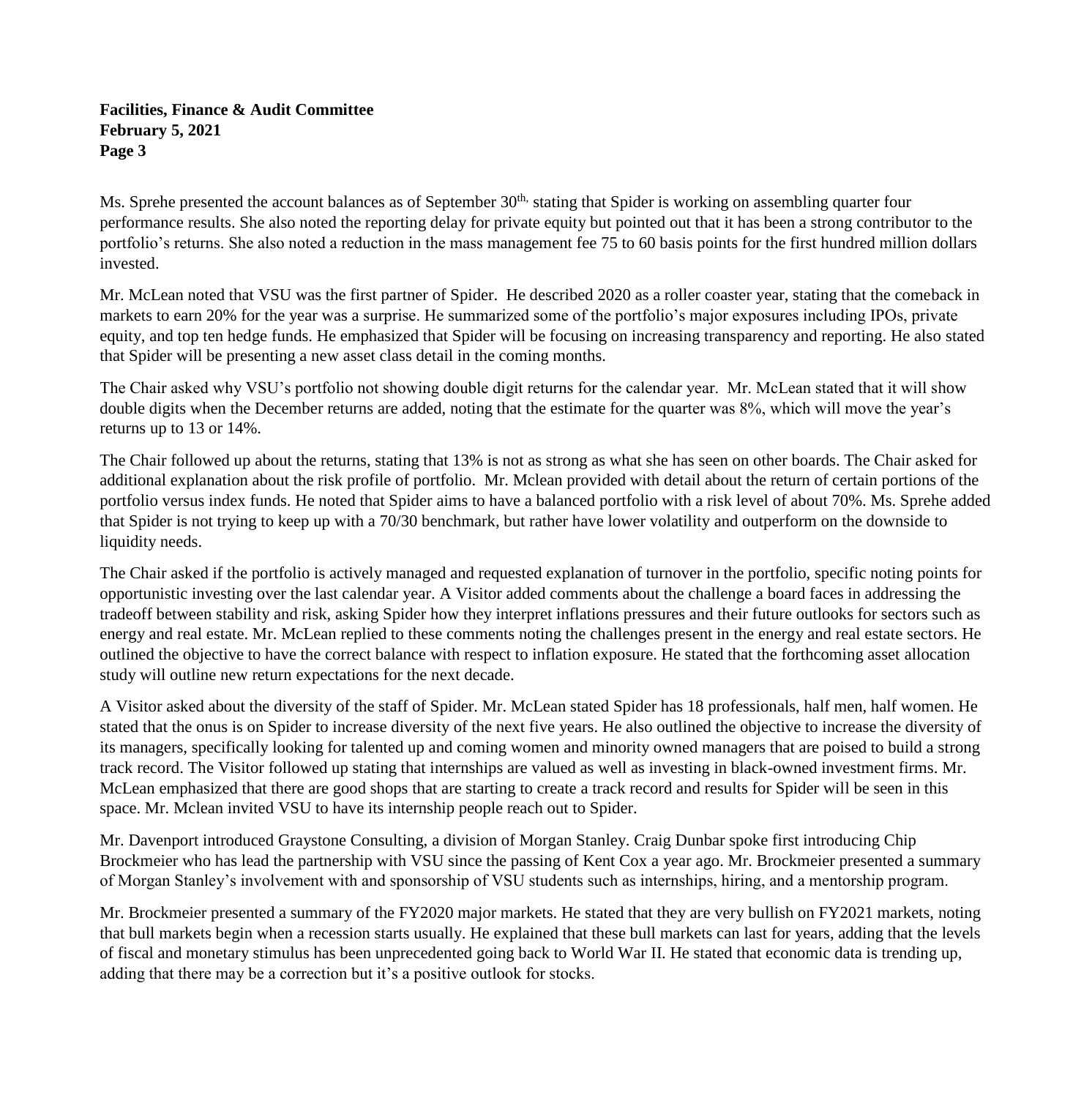Mr. Brockmeier turned the presentation back over to Mr. Dunbar, who discussed the performance and asset allocation for the portfolio. He discussed performance expectations for each category of the asset allocation.

Mr. Bockmeier congratulated the University on its receipt of the MacKenzie Scott gift and discussed a dollar cost averaging strategy for getting the funds invested in the markets.

A Visitor applauded Graystone Morgan Stanley for the opportunities it has provided to students and graduates. Another Visitor asked about diversity of the firm. Mr. Brockmeier replied discussing the diversity of Morgan Stanley's as well as highlighting a platform used to address the employee diversity in investment management firms hired by Morgan Stanley, adding that firm wide, billions is under management by minority owned firms.

Visitors asked that investment advisors report back on the diversity of investment managers utilized.

A Visitor asked for normalization of the results between the two managers, noting how the Morgan Stanley schedule showed the breakdown of the total earnings since inception of the portfolio. The trusted stated that it would be useful to be able to see both managers side by side on the same schedule.

Another Visitor pointed out that both managers are aiming at different targets in their respective benchmarks. The Visitor stated that the onus is on the Committee to reflect on the targets that the managers are aiming for and if having two firms makes sense. The Visitor also stated that it would be good to revisit and compare manager returns when final return information is in. The Chair thanked Graystone for its presentation.

Mr. Davenport presented an update on discussion with the Auditor of Public Accounts regarding the management letter comments and plans to improve documentation on campus specifically with respect to performance.

A Visitor asked for a special committee meeting with the auditor to review the report. The Chair stated that a determination on this would be made when the Committee has the final report in hand.

Mr. Davenport gave an update on the rounds of stimulus funds. The Chair asked a follow up question about the distribution and breakdown of these funds.

A Visitor asked if there is any insight as to what other universities that would be considered competitive are doing with tuition this year. Mr. Davenport replied that there are usually increases from the larger institutions in the group. However, this year he is seeing pullback from that, stating that they are trying to keep to minimal or zero increases.

A Visitor asked Mr. Davenport to give an update on the student receivables standard for which we had to submit a corrective action plan to the state last year. Mr. Davenport replied that we are prepared to meet each of the benchmarks, noting that the key will be to short up staff positions. He stated that approval is in place for these positions. A Visitor followed up asking if we will have these AR issues resolved by the summer. Mr. Davenport stated that the issues will be resolved. However, VSU will not be in compliance by this summer because it will take additional time to get below the 10% threshold. He stated that the plan is in place to resolve the probation issues.

Mr. Davenport walked through the quarterly budget to actual and actual to actual reports, going through various revenue categories. He summarized the stimulus funds and presented on a spending extension for some of the funds. He stated that revenue is tracking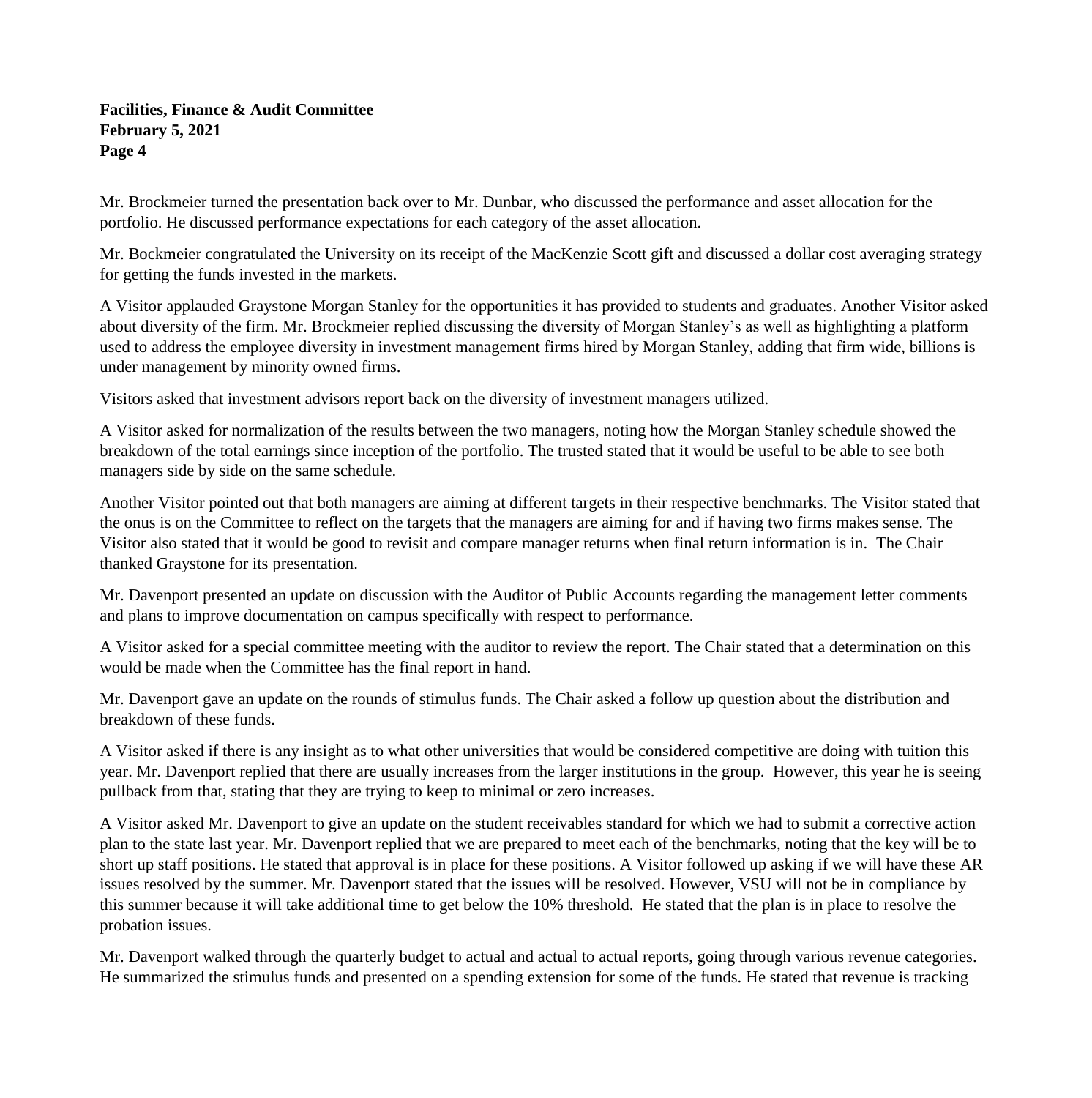ahead of where it needed to be. He touched on auxiliaries and sponsored programs, CARES Funds balances, and how the MacKenzie Scott gift will be reflected on the reports and statements.

A Visitor asked for clarification on non-operating funds. Mr. Davenport replied giving an example that endowment contributions would be considered non-operating. The Visitor asked if a detail of non-operating should be reported to the group.

Mr. Davenport presented the expenditure sides of the budget to actual and actual reports.

A Visitor asked about the financial outlook once the university moves beyond all of this one-time revenue. Mr. Davenport replied that he is optimistic, noting the expenditure reduction exercises that were completed over the summer. He stated that the reduction of recurrent expenditures gives him a lot of comfort going forward.

The Chair added that the one-time money is largely used to offset unanticipated expenses, emphasizing that moving forward we will have to return to looking very hard at tuition, enrollment, and associated costs.

Mr. Davenport presented the financial performance of the College of Agriculture, noting that it has done very well on the State side with the inclusion of the additional \$1.4 million.

Mr. Davenport discussed updated numbers on the effect of campus not having been open, noting the impacts on residence and dining in particular.

That Chair asked for any questions on the debt presentation. A Visitor clarified that these are one-time savings and asked how they will be reflected in the financial reports. Mr. Davenport replied that savings of about \$3.5 million will be reflected in the last quarter of this year. These annual savings in this amount will last for two years and then the university will return to its normal payment. The Chair emphasized that these are actual dollar savings for these two years that will be directly realized.

The Chair requested a motion to recommend to the full board no increase in tuition.

### **Division of Internal Audit**

Ms. Alves presented an update on the Corrective Action Plan and the total number of cases. She highlighted where the risk lies within the open items and the timing of how long the items that have been open. She emphasized the findings that will be important in resolving in order to move to Level II.

Mr. Alves stated that there are twelve cases currently in the workload and zero hotline cases. She presented a breakdown of historical hotline cases and special investigations cases.

Ms. Alves presented an update on the audit plan status as well as an update on the Internal Audit staffing plan, noting that permission has been granted to start hiring for the senior audit position for which hiring was delayed due to COVID-19.

Ms. Alves presented an update on Commonwealth activities related to Internal Audit including meetings with the Office of the State Inspector General and with the college and university auditors.